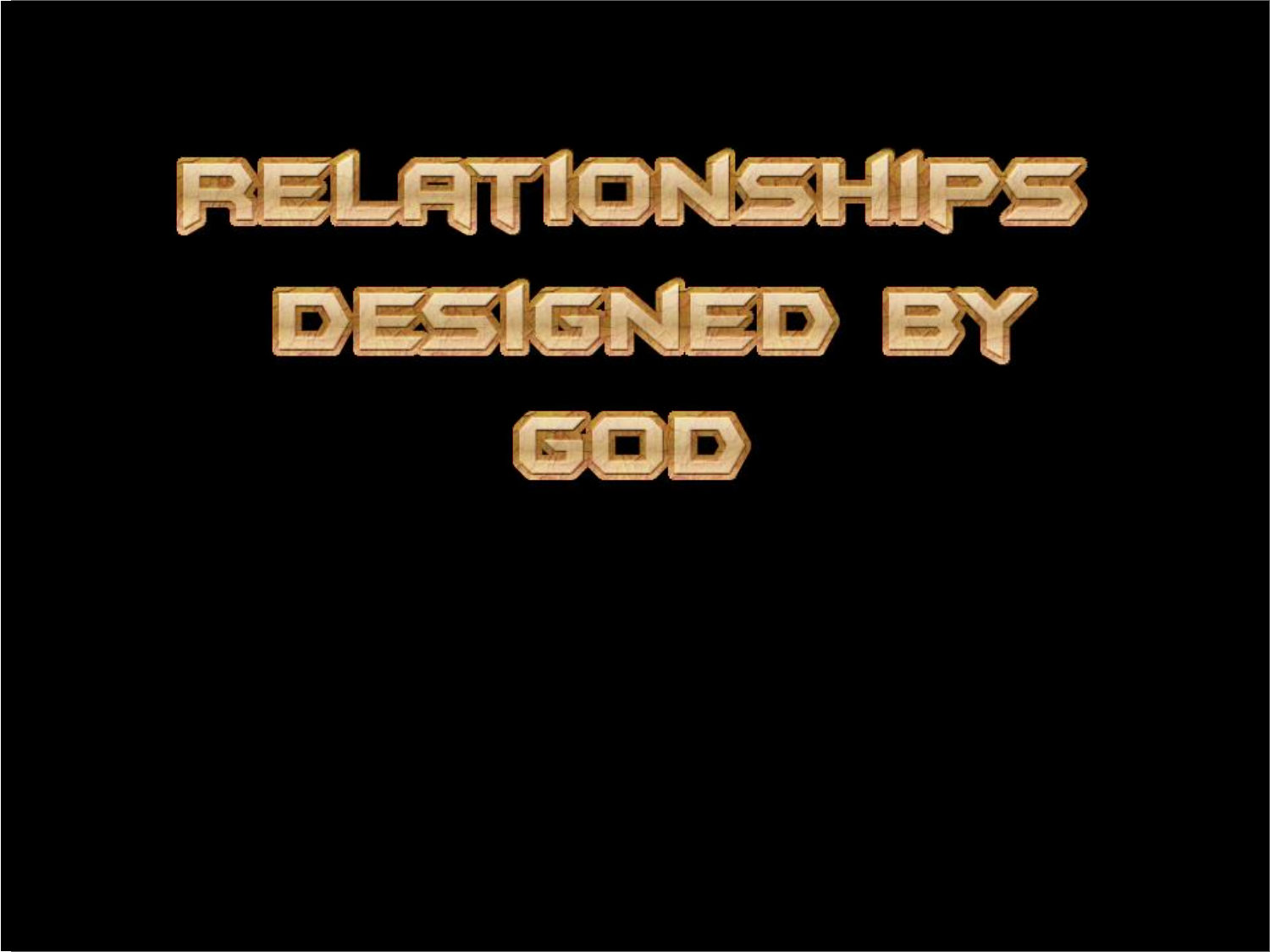## **I. God's Design For Relationships**

**A. The trinity demonstrates the intimacy of relationships between Father, Son, and Holy Ghost Genesis 1:26-27**

**26 And God said, Let us make man in our image, after our likeness: and let them have dominion over the fish of the sea, and over the fowl of the air, and over the cattle, and over all the earth, and over every creeping thing that creepeth upon the earth. 27 So God created man in his own image, in the image of** 

**God created he him; male and female created he them.**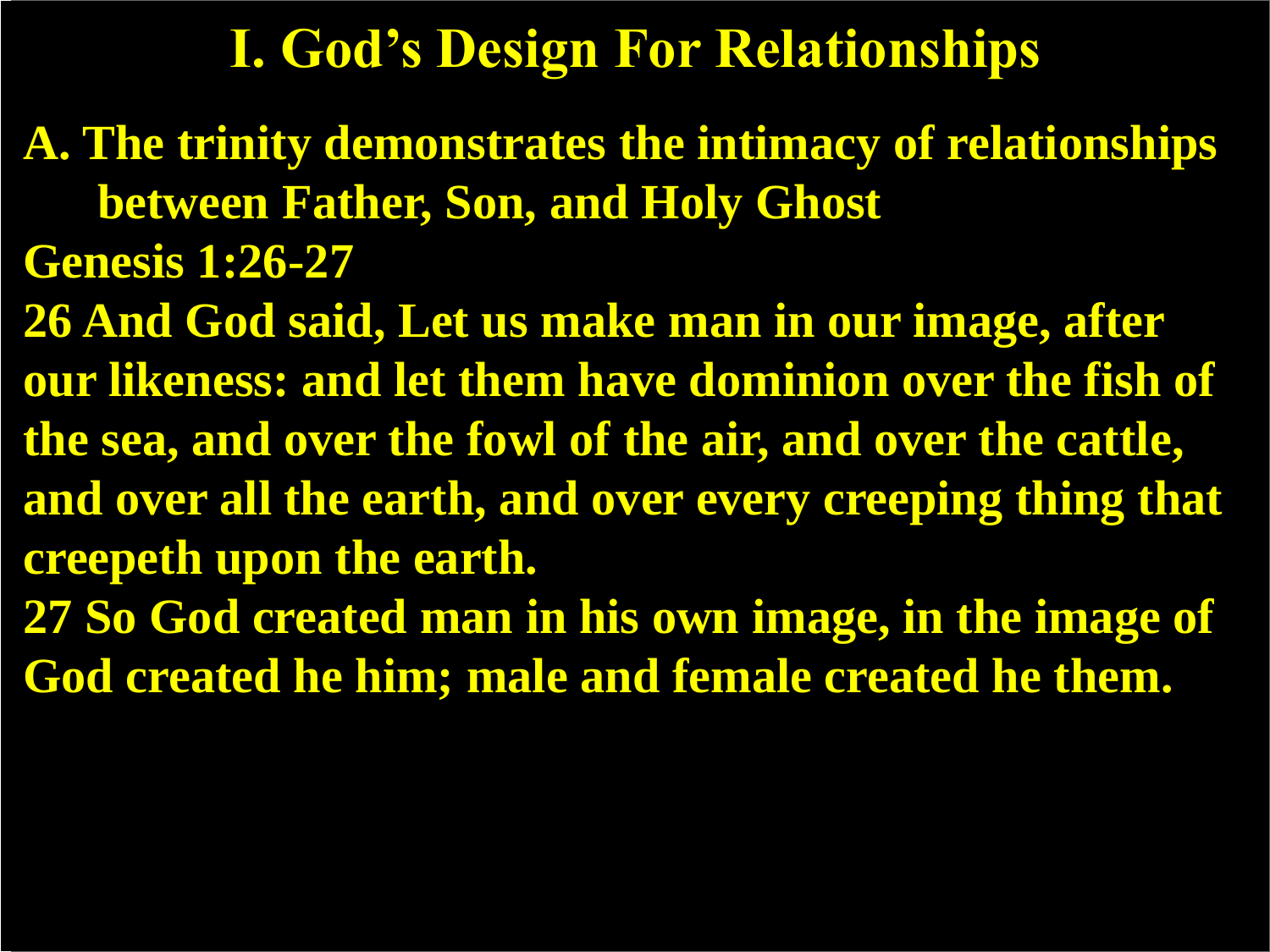## **I. God's Design For Relationships**

- **B. God is love and that love is shown**
- **1 John 4:8**
- **He that loveth not knoweth not God; for God is love.**
- **I John 4:16**
- **And we have known and believed the love that God hath to us. God is love; and he that dwelleth in love dwelleth in God, and God in him.**
- **John 3:16 For God so loved the world, that he gave his only begotten Son, that whosoever believeth in him should not perish, but have everlasting life.**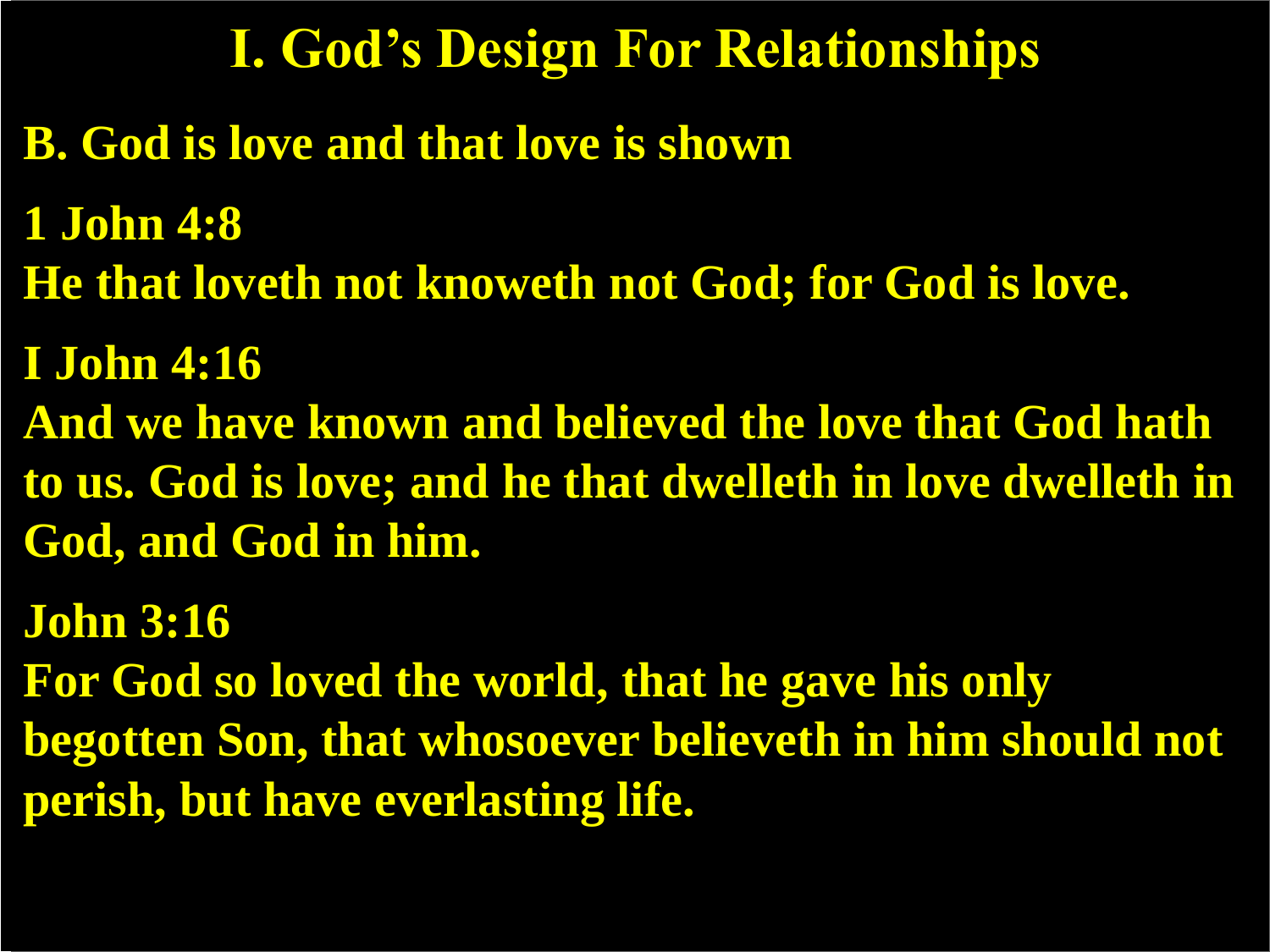# **I. God's Design For Relationships**

### **C. Creation is an expression of love "God to God."**

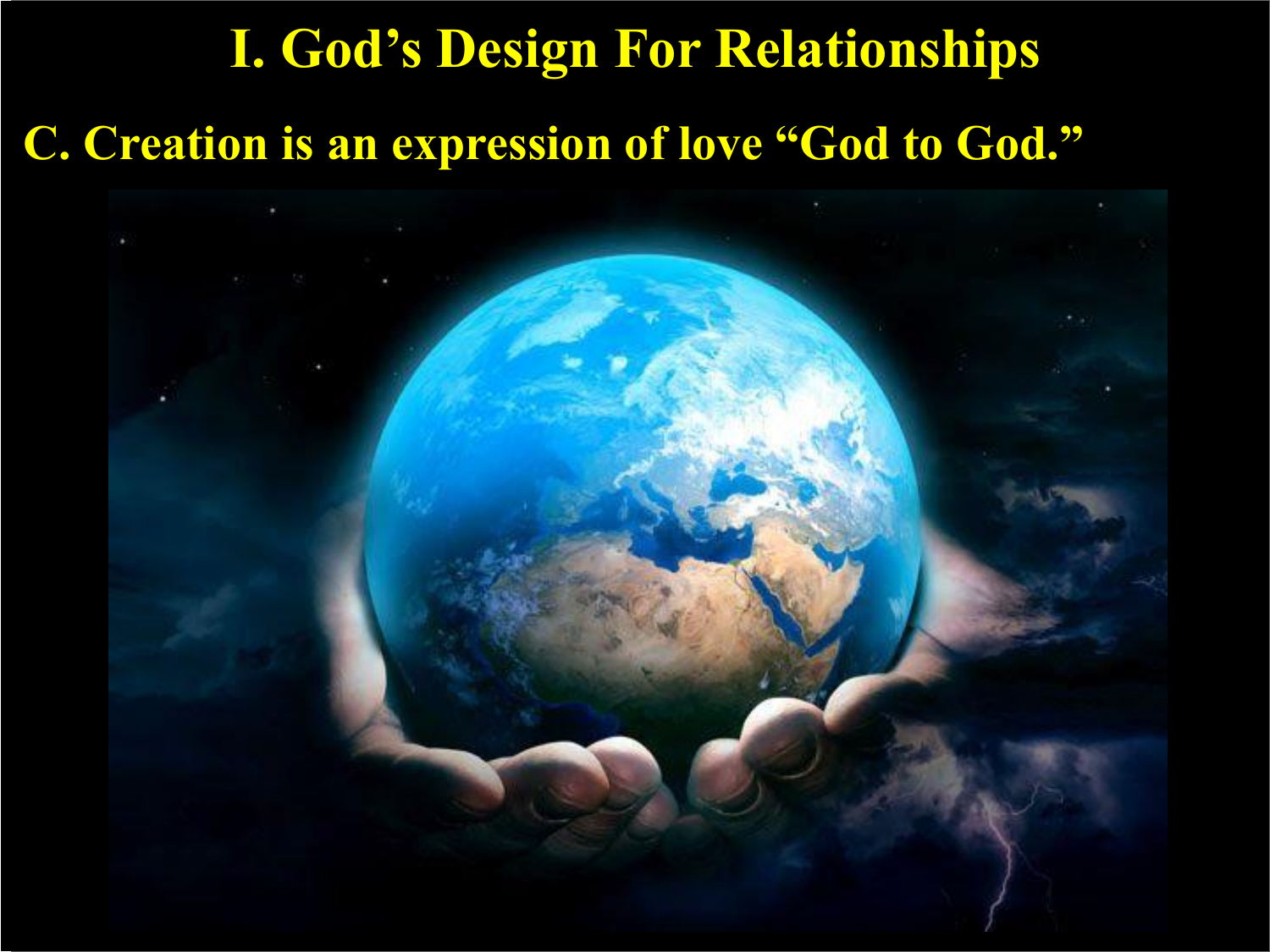## **II. God's Design Extends To Us**

- **A. We are most like God when we give love to others**
	- **1. God does not intend for man to be alone The example of Adam**
- **2. We are made to be in relationship with one another Ecclesiastes 4:9-10**
- **9 Two are better than one; because they have a good reward for their labour.**
- **10 For if they fall, the one will lift up his fellow: but woe to him that is alone when he falleth; for he hath not another to help him up.**
- **John 13:35**
- **By this shall all men know that ye are my disciples, if ye have love one to another.**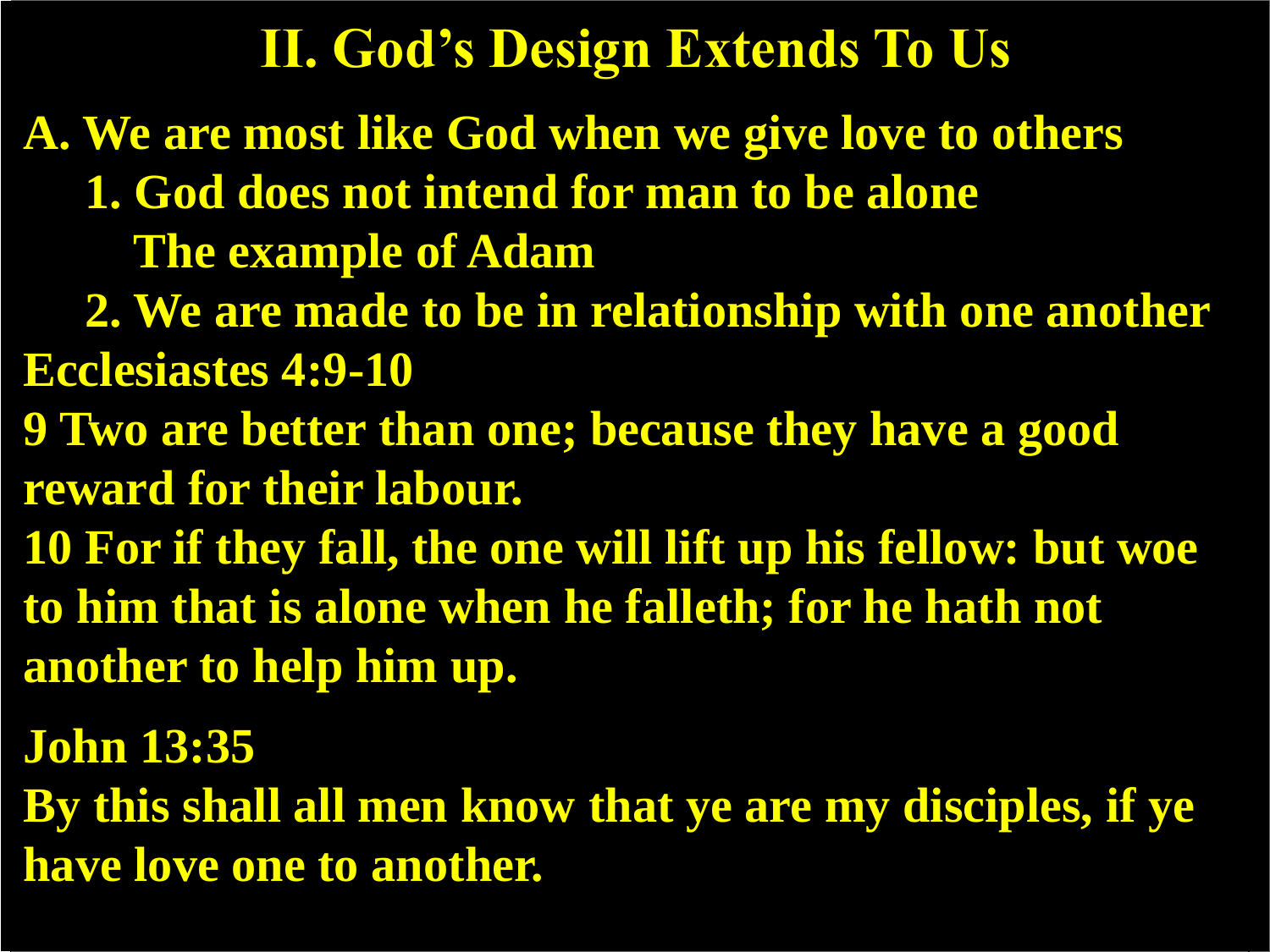## **II. God's Design Extends To Us**

- **B. Our relationships need to imitate God**
	- **1. In walk**
- **Ephesians 5:1-2**

**1 Be ye therefore followers of God, as dear children; 2 And walk in love, as Christ also hath loved us, and hath given himself for us an offering and a sacrifice to God for a sweetsmelling savour.**

 **2. In service John 13:15 For I have given you an example, that ye should do as I have done to you.**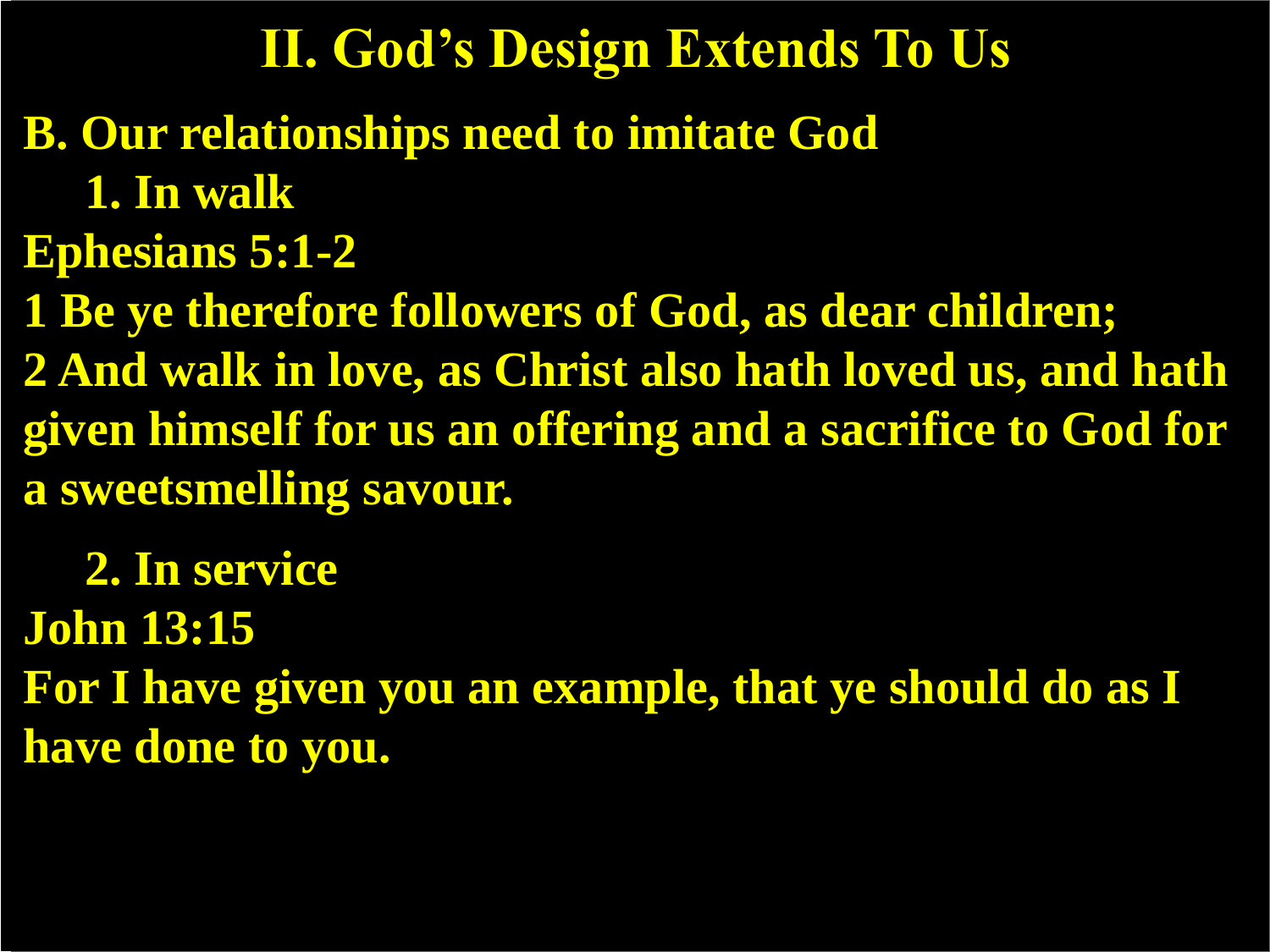**B. Our relationships need to imitate God 3. To encourage others 1 Corinthians 11:1 Be ye followers of me, even as I also am of Christ. II. God's Design Extends To Us**

 **4. Jesus is our example of the perfect friend**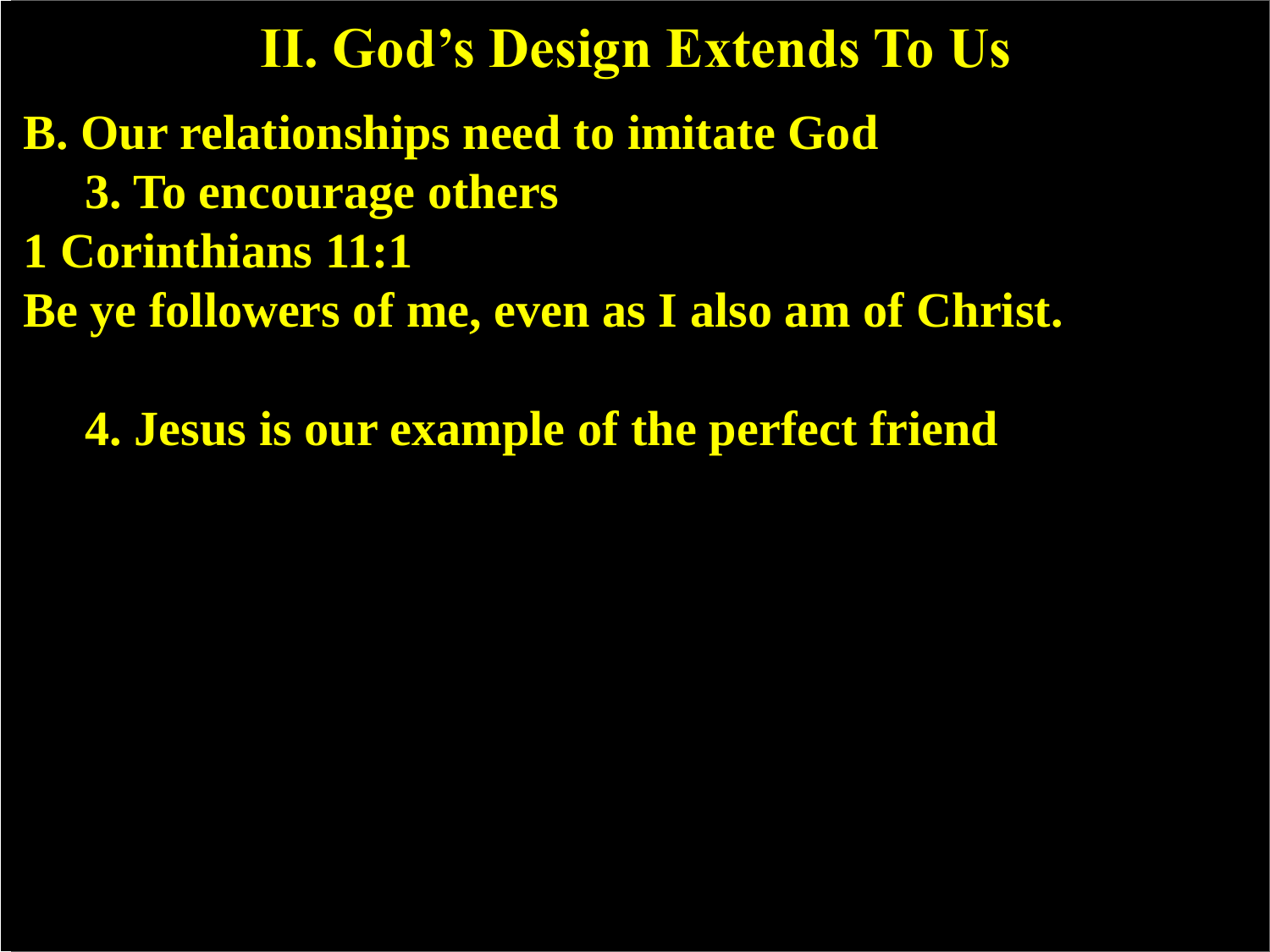## **A. A friend is Forgiving**

 **1. Jesus came to restore broken relationships John 21:15-17**

**15 So when they had dined, Jesus saith to Simon Peter, Simon, son of Jonas, lovest thou me more than these? He saith unto him, Yea, Lord; thou knowest that I love thee. He saith unto him, Feed my lambs.**

**16 He saith to him again the second time, Simon, son of Jonas, lovest thou me? He saith unto him, Yea, Lord; thou knowest that I love thee. He saith unto him, Feed my sheep.**

**17 He saith unto him the third time, Simon, son of Jonas, lovest thou me? Peter was grieved because he said unto him the third time, Lovest thou me? And he said unto him, Lord, thou knowest all things; thou knowest that I love thee. Jesus saith unto him, Feed my sheep.**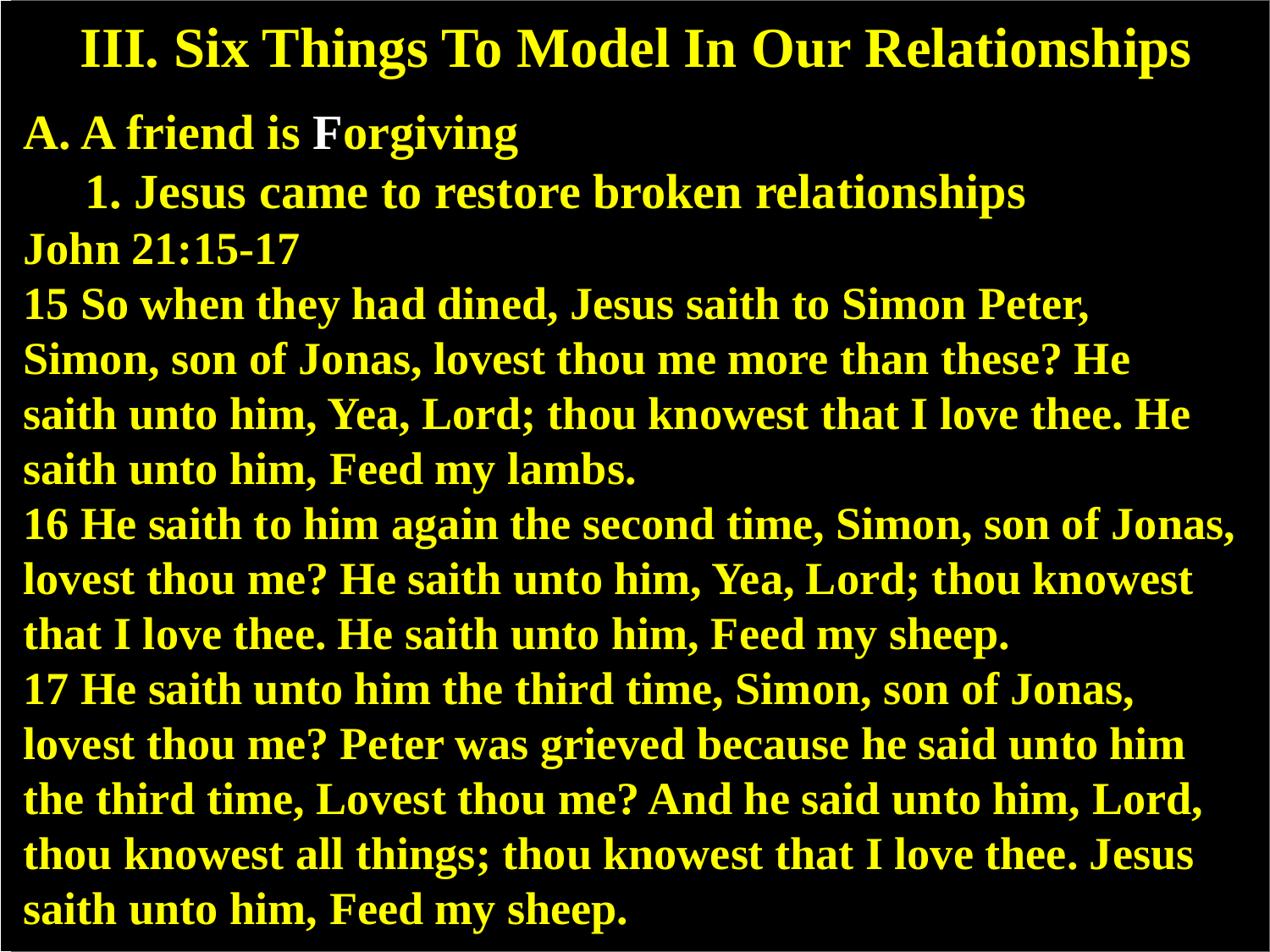**A. A friend is Forgiving - continued**

 **2. We too should forgive one another** 

**Ephesians 4:32**

**And be ye kind one to another, tenderhearted, forgiving one another, even as God for Christ's sake hath forgiven you.**

**"To err is human; to forgive is divine"**

**"Love keeps no record of wrongs"**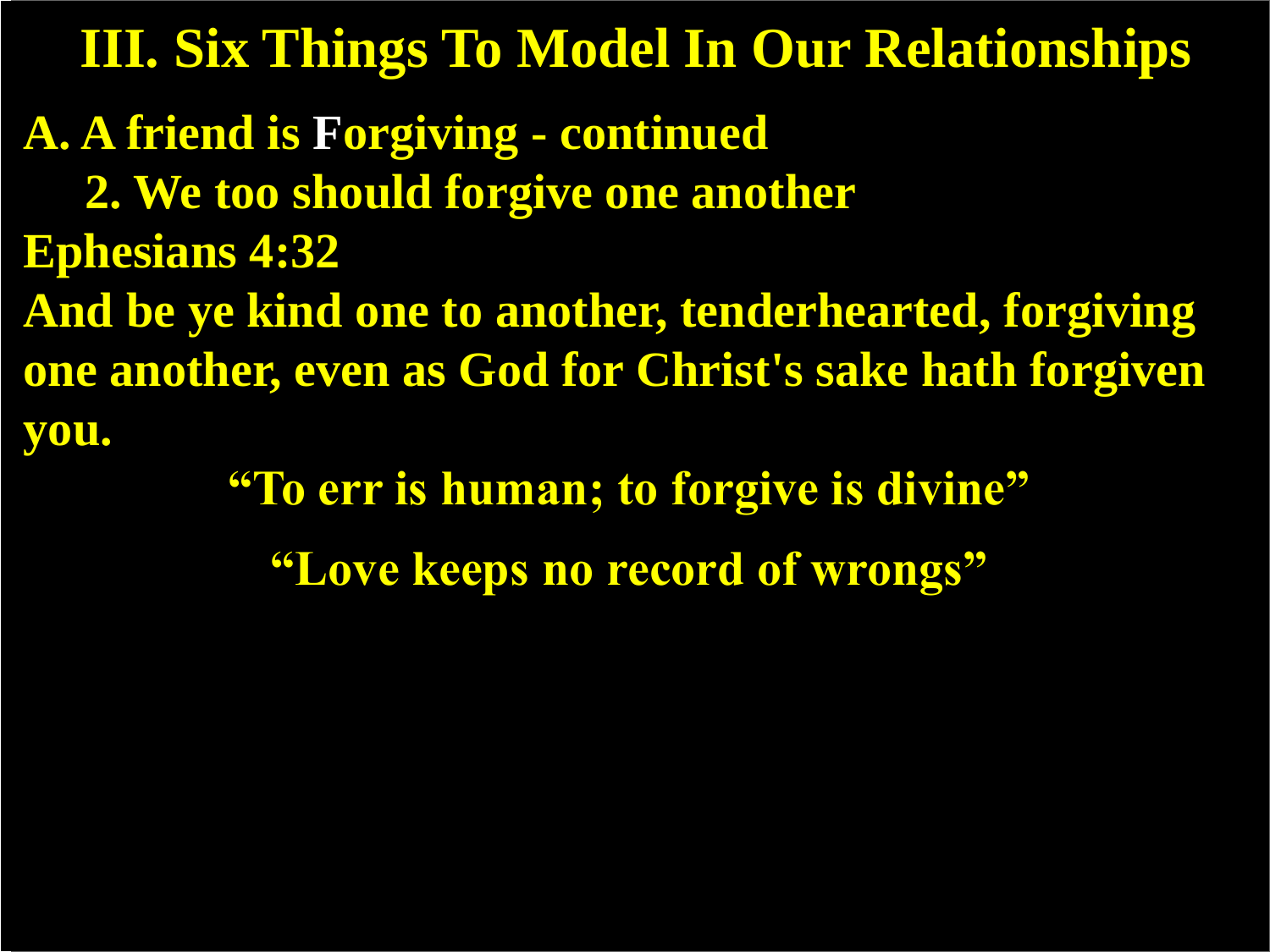**B. A friend is Real 1. Jesus did not compromise who He was, but He met people right were they were Matthew 11:19 The Son of man came eating and drinking, and they say, Behold a man gluttonous, and a winebibber, a friend of publicans and sinners. But wisdom is justified of her children. III. Six Things To Model In Our Relationships**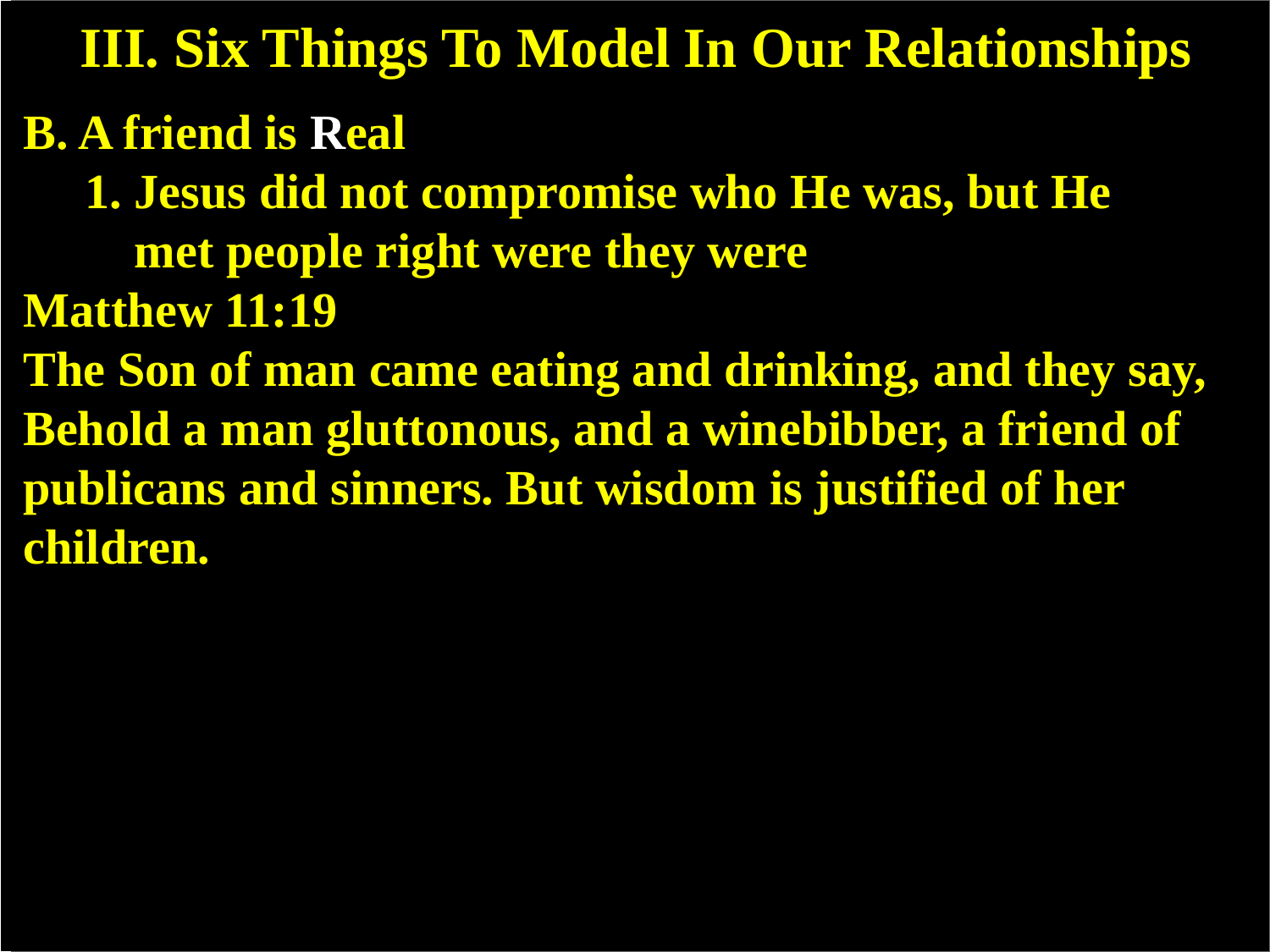#### **B. A friend is Real - continued**

- **2. Jesus was a friend of sinners; He was not afraid to met them on their level**
- **Matthew 9:12-13**

**12 But when Jesus heard that, he said unto them, They that be whole need not a physician, but they that are sick. 13 But go ye and learn what that meaneth, I will have mercy, and not sacrifice: for I am not come to call the righteous, but sinners to repentance.**

**Real friends can accept you the way you are because they are confident of who they are**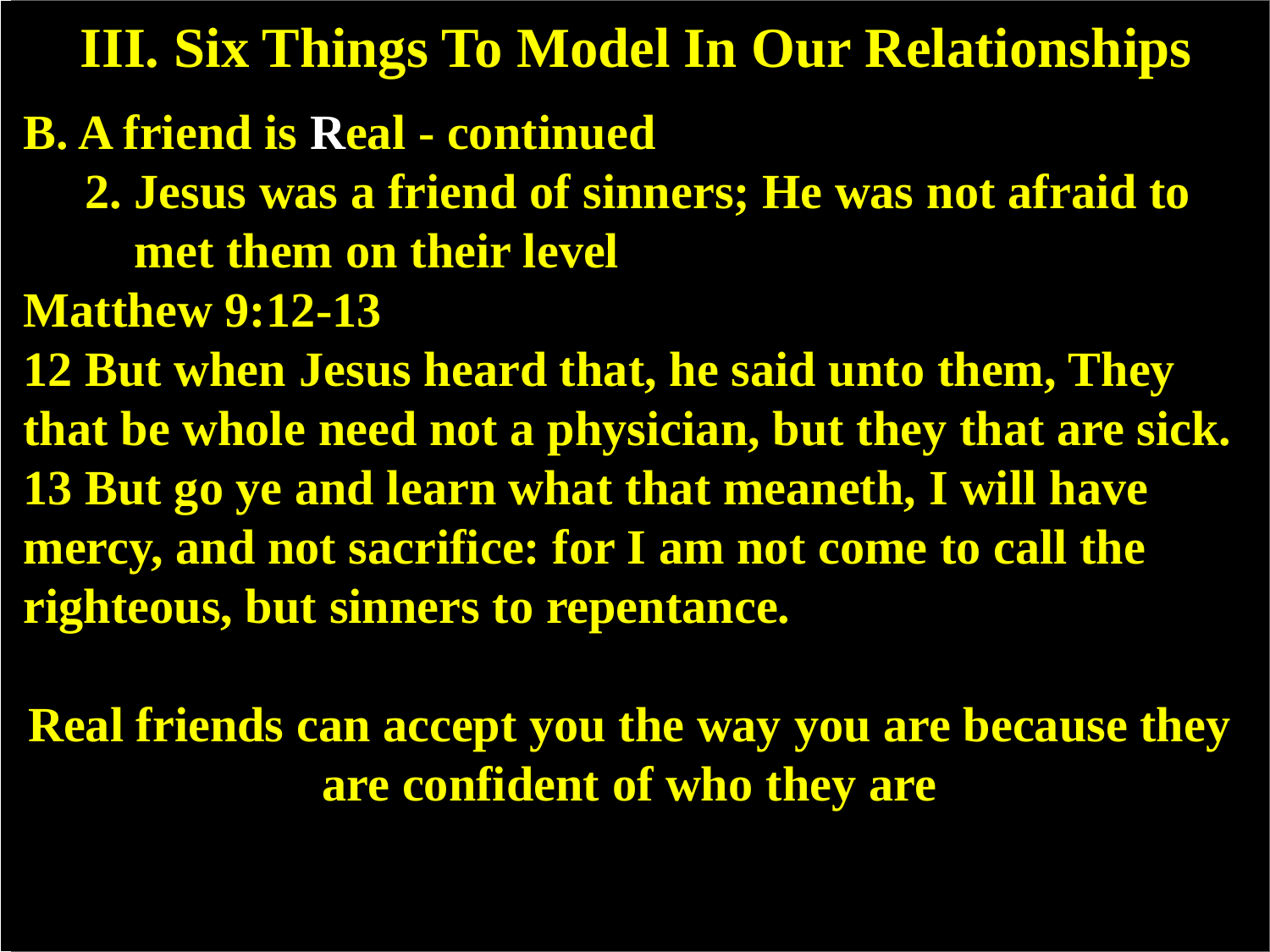#### **C. A friend Imparts Truth**

- **1. Jesus came to where people were but still spoke the truth in love**
- **Matthew 4:17**
- **From that time Jesus began to preach, and to say, Repent: for the kingdom of heaven is at hand.**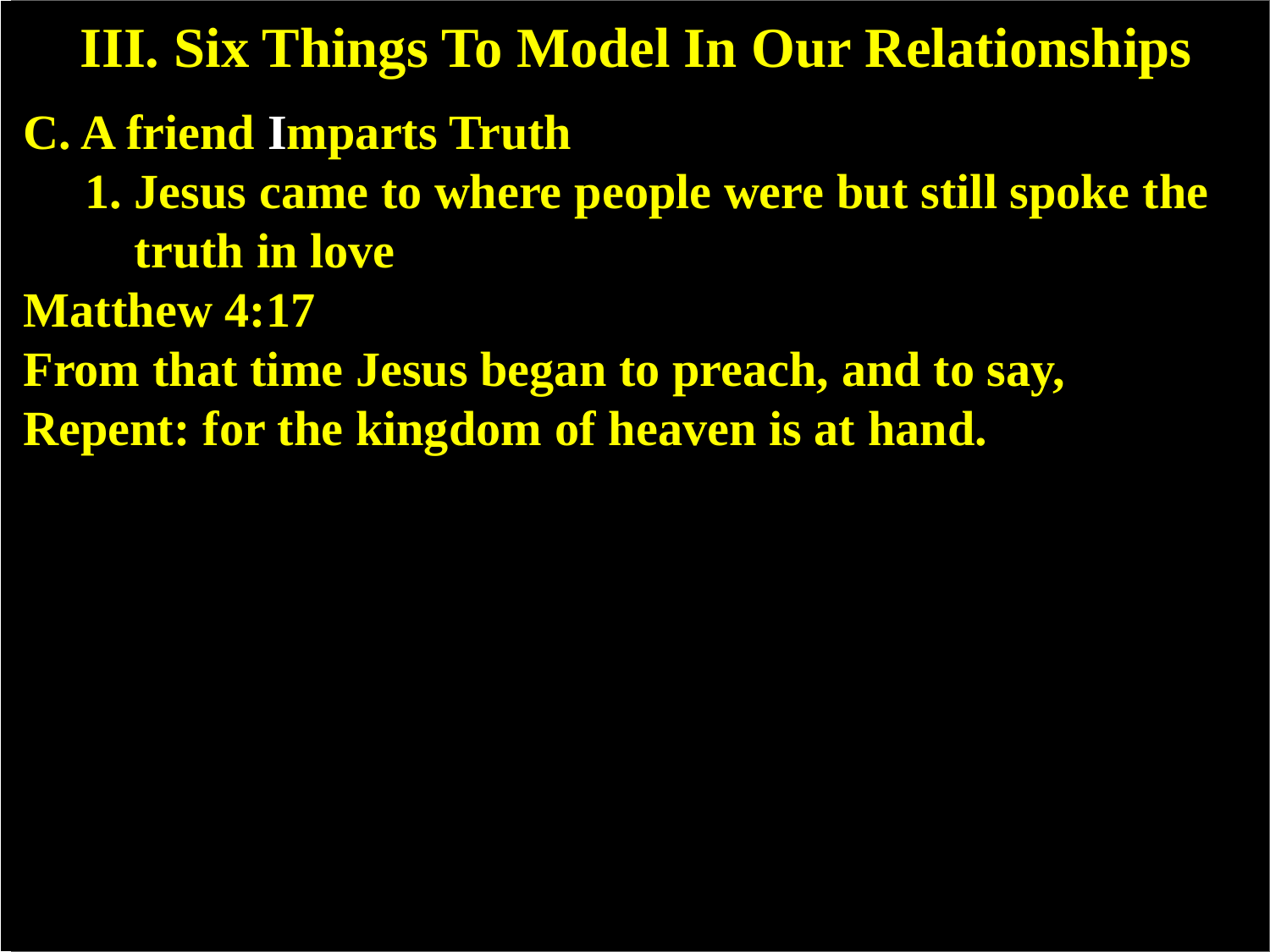- **C. A friend Imparts Truth - continued**
	- **2. Real friends see you the way you are, but** 
		- **they won't leave you where you are**
- **Proverbs 27:6**
- **Faithful are the wounds of a friend; but the kisses of an enemy are deceitful.**
- **Ephesians 4:15**
- **But speaking the truth in love, may grow up into him in all things, which is the head, even Christ:**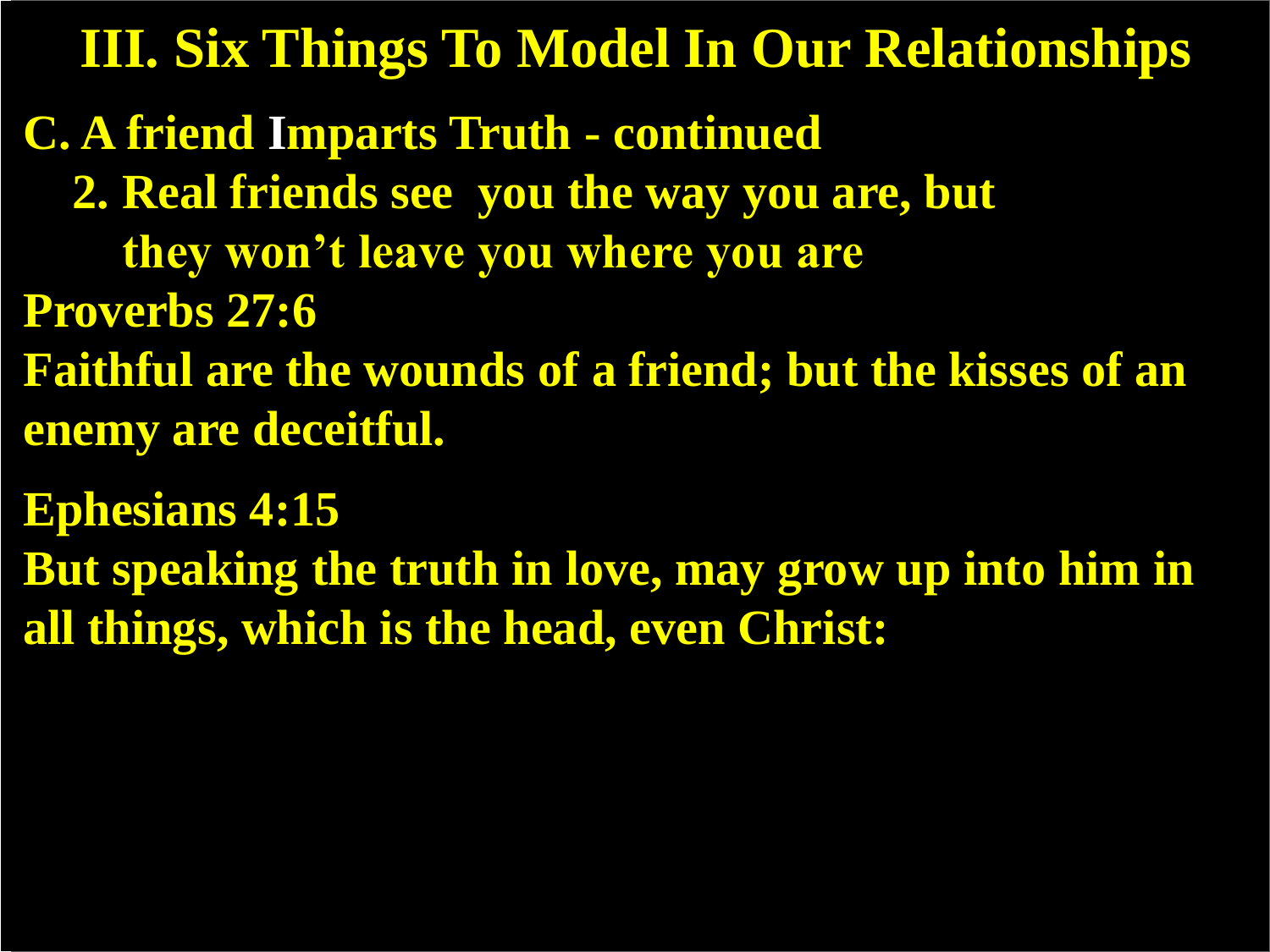# **D. A friend is Embracing**

**Luke 18:16**

**But Jesus called them unto him, and said, Suffer little children to come unto me, and forbid them not: for of such is the kingdom of God.**

#### **Luke 5:13**

**And he put forth his hand, and touched him, saying, I will: be thou clean. And immediately the leprosy departed from him**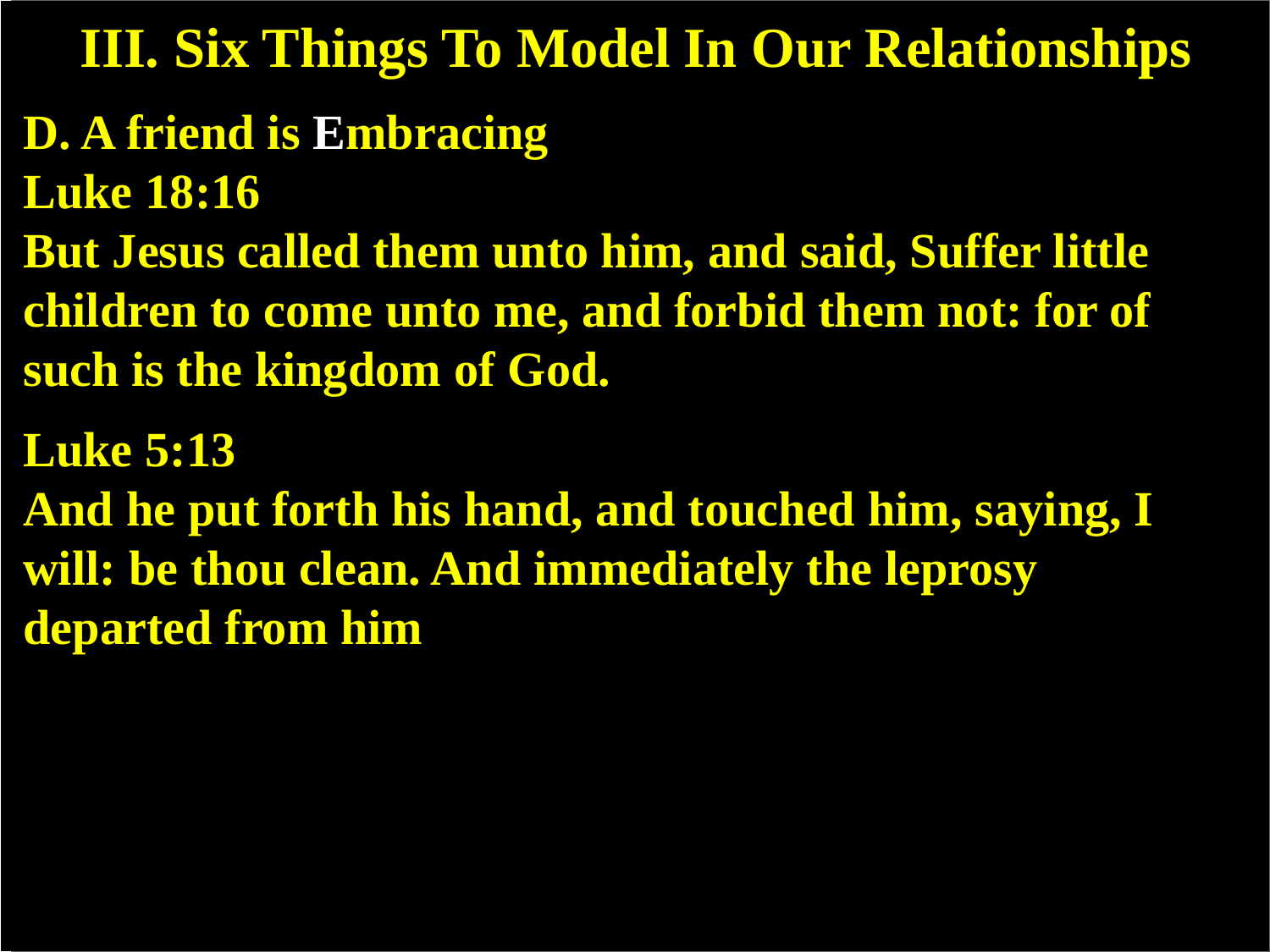#### **E. A friend is Not Selfish**

 **1. Jesus put our need ahead of His comfort John 15:13**

**Greater love hath no man than this, that a man lay down his life for his friends.**

**Romans 5:8 But God commendeth his love toward us, in that, while we were yet sinners, Christ died for us.**

 **2. We also need to learn to think of others first Philippians 2:4**

**Look not every man on his own things, but every man also on the things of others.**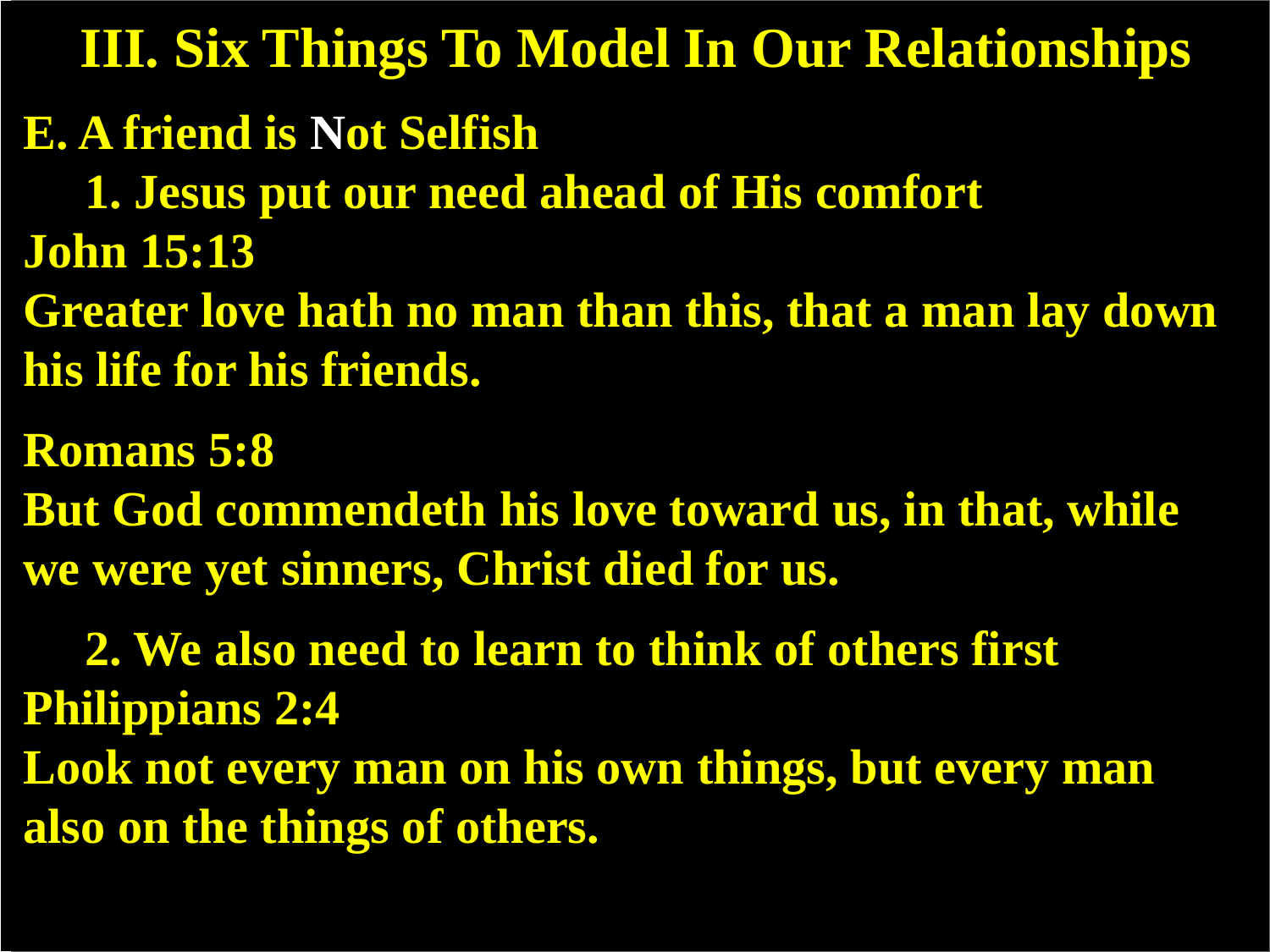- **F. A friend is Dedicated**
	- **1. Jesus did not give up on people**
- **Luke 23:34**
- **Then said Jesus, Father, forgive them; for they know not what they do. And they parted his raiment, and cast lots.**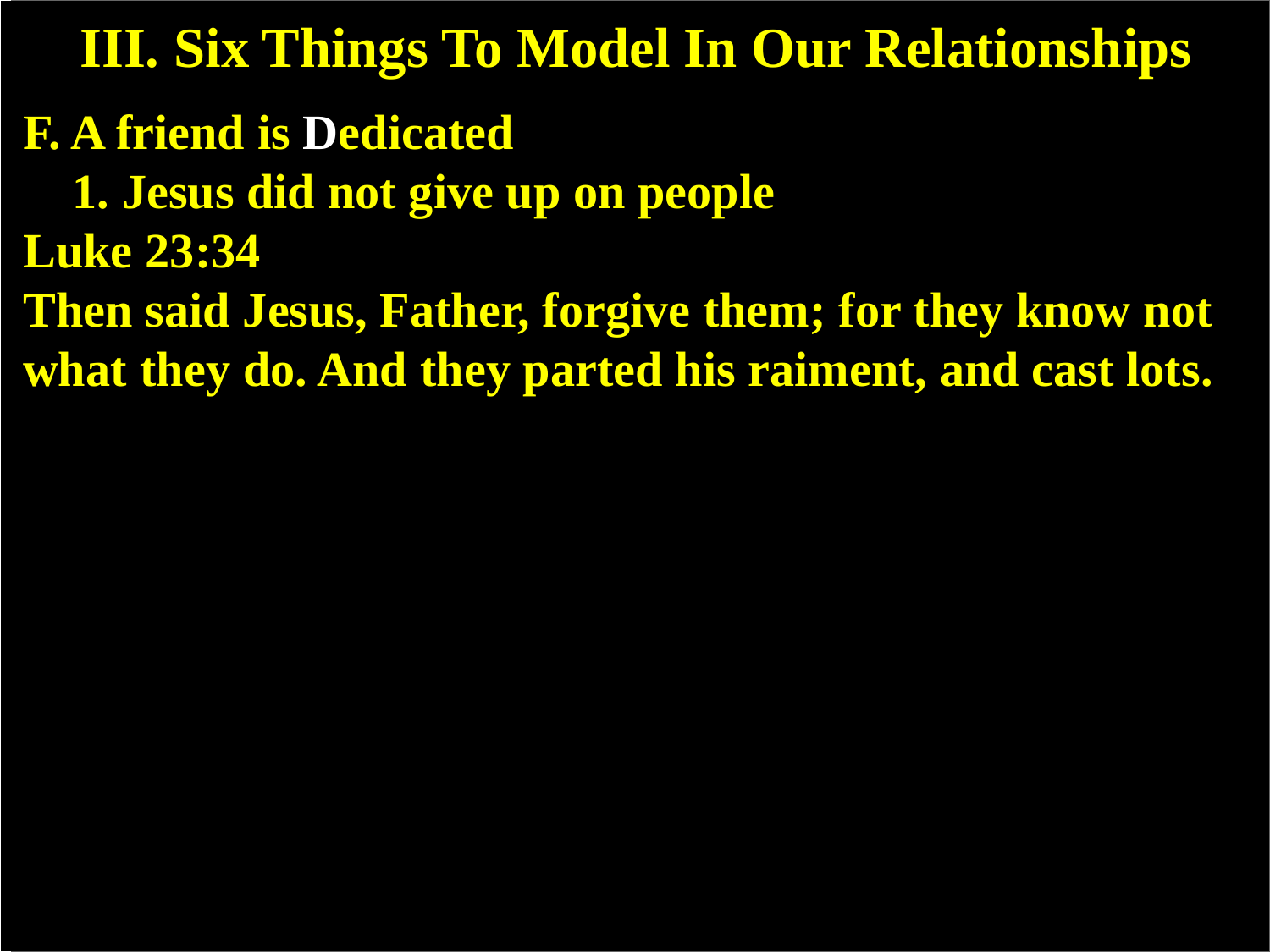- **F. A friend is Dedicated - continued**
	- **2. A real friend will stay beside you right through the very end**
- **Proverbs 17:17**
- **A friend loveth at all times, and a brother is born for adversity.**
- **Proverbs 18:24**
- **A man that hath friends must shew himself friendly: and there is a friend that sticketh closer than a brother.**